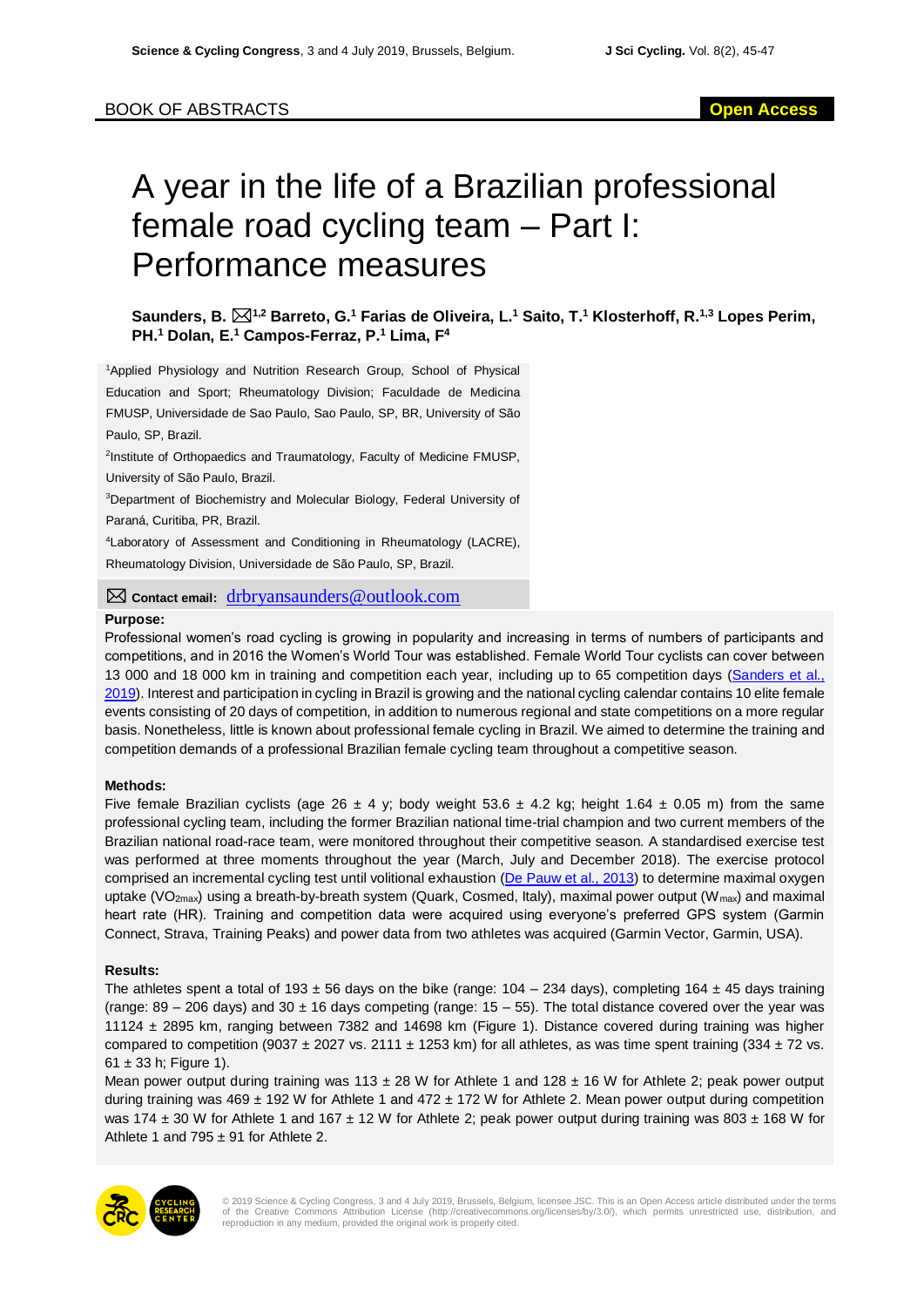

Figure 4. Distance covered by each athlete during training and competition throughout the season. Table 1.

|           |                    |               | Start | Mid  | End  |
|-----------|--------------------|---------------|-------|------|------|
|           |                    |               |       |      |      |
| Athlete 1 | VO <sub>2max</sub> | ml-kg-1-min-1 | 62.3  | 61.3 | 52.5 |
|           | $W_{\text{max}}$   | W             | 303   | 284  | 260  |
|           | Max HR             | beats-min-1   | 194   | 193  | 191  |
| Athlete 2 | VO <sub>2max</sub> | ml-kg-1-min-1 | 53.7  |      | 44.4 |
|           | W <sub>max</sub>   | W             | 214   | -    | 184  |
|           | Max HR             | beats-min-1   | 187   |      | 184  |
| Athlete 3 | VO <sub>2max</sub> | ml-kg-1-min-1 | 51.2  | 50.3 |      |
|           | W <sub>max</sub>   | W             | 237   | 230  |      |
|           | Max HR             | beats-min-1   | 187   | 183  |      |
| Athlete 4 | VO <sub>2max</sub> | ml-kg-1-min-1 | 54.3  | 56.0 | 50.9 |
|           | W <sub>max</sub>   | W             | 252   | 255  | 240  |
|           | Max HR             | beats-min-1   | 186   | 183  | 183  |
| Athlete 5 | VO <sub>2max</sub> | ml-kg-1-min-1 | 55.9  | 56.2 | ۰    |
|           | W <sub>max</sub>   | W             | 238   | 227  | ۰    |
|           | Max HR             | beats-min-1   | 187   | 176  | -    |
|           |                    |               |       |      |      |